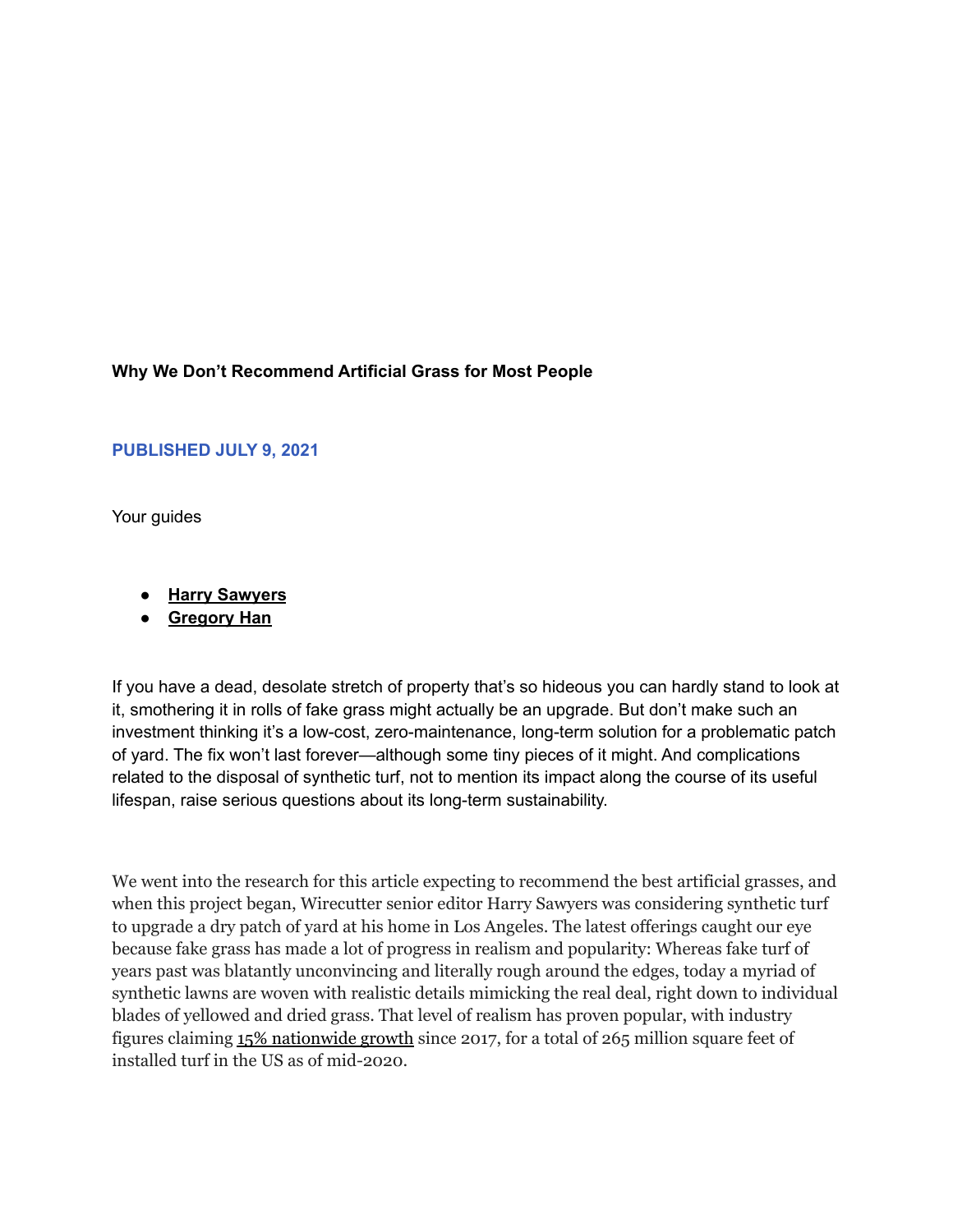As our research progressed, however, we realized we had serious reservations—[synthetic](https://www.nytimes.com/wirecutter/reviews/best-artificial-grass/#value-costs-maintenance-and-why-we-decided-against-artificial-turf) turf can be a bad [value](https://www.nytimes.com/wirecutter/reviews/best-artificial-grass/#value-costs-maintenance-and-why-we-decided-against-artificial-turf) over the long term, there are serious [environmental](https://www.nytimes.com/wirecutter/reviews/best-artificial-grass/#environmental-and-health-impacts-of-synthetic-turf) problems to consider, and the costs to install and maintain any sizable, well-done installation proved so high that we concluded we'd be better off investing the money and effort in just about any other form of landscaping.

**The research**

- **● Why you [should](https://www.nytimes.com/wirecutter/reviews/best-artificial-grass/#why-you-should-trust-us) trust us**
- **● [Who](https://www.nytimes.com/wirecutter/reviews/best-artificial-grass/#who-this-is-for) this is for**
- **● Value, costs, [maintenance—and](https://www.nytimes.com/wirecutter/reviews/best-artificial-grass/#value-costs-maintenance-and-why-we-decided-against-artificial-turf) why we decided against artificial turf**
- **● Brands you may [encounter](https://www.nytimes.com/wirecutter/reviews/best-artificial-grass/#brands-you-may-encounter)**
- **● When to hire an [installer](https://www.nytimes.com/wirecutter/reviews/best-artificial-grass/#when-to-hire-an-installer)**
- **● [Environmental](https://www.nytimes.com/wirecutter/reviews/best-artificial-grass/#environmental-and-health-impacts-of-synthetic-turf) and health impacts of synthetic turf**
- **● Alternate [solutions](https://www.nytimes.com/wirecutter/reviews/best-artificial-grass/#alternate-solutions-you-can-consider) you can consider**
- **● [Sources](https://www.nytimes.com/wirecutter/reviews/best-artificial-grass/#sources)**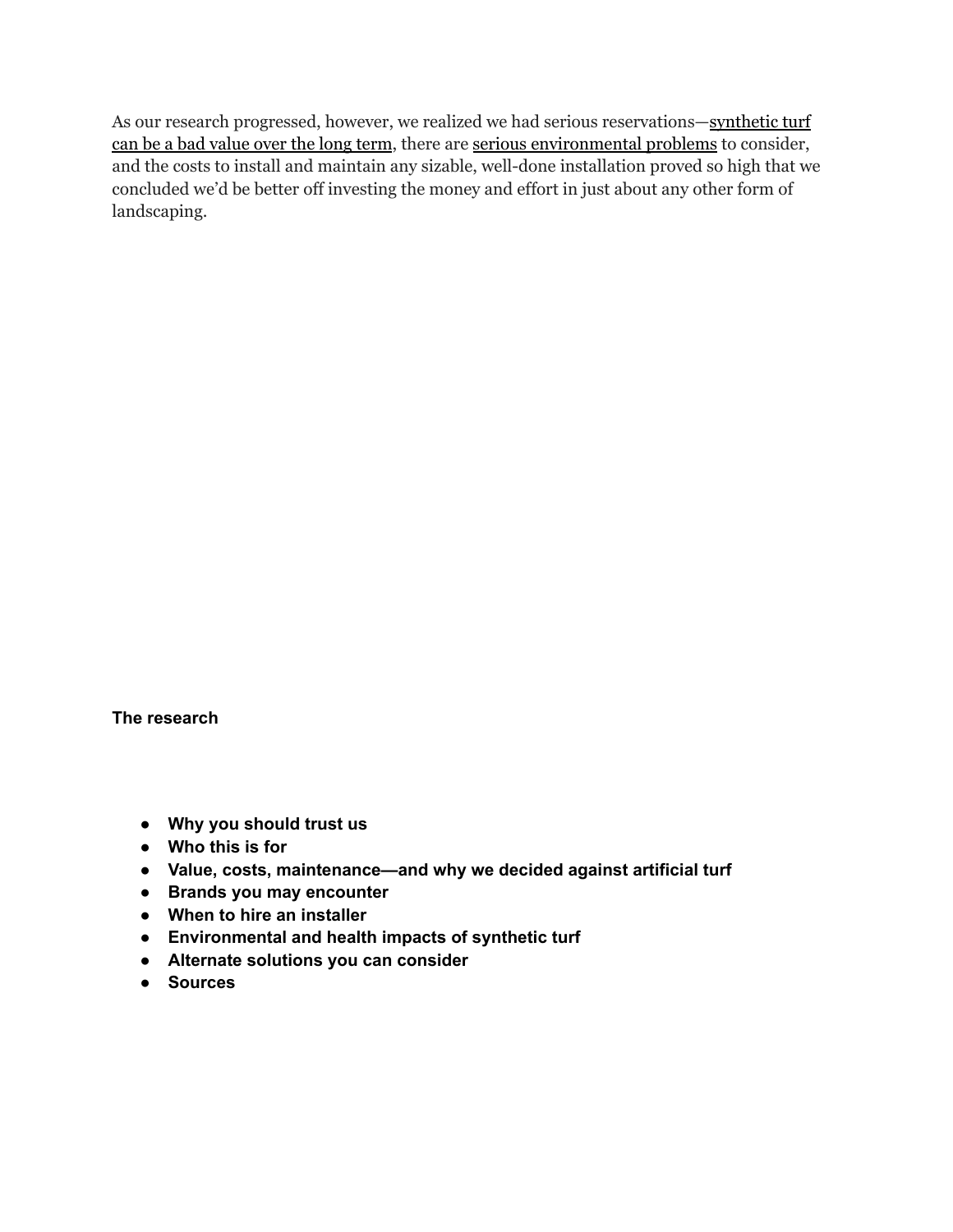#### **Why you should trust us**

We interviewed and read research from more than a dozen [sources](https://www.nytimes.com/wirecutter/reviews/best-artificial-grass/#sources), including representatives from synthetic-lawn manufacturers and retailers, homeowners with installations on their property, landscape architects, and researchers specializing in waste management and stormwater runoff. We also walked through installation sites with contractors.

Harry Sawyers is a Wirecutter senior editor who has edited outdoor power equipment reviews and other lawn and garden articles for Wirecutter, Popular Mechanics, This Old House, and other publications. He previously worked as a [professional](https://www.northwestlandscapegroup.com/) landscaper in Georgia and now uses a combination of lawn [mowers](https://www.nytimes.com/wirecutter/reviews/best-lawnmower/) and string [trimmers](https://www.nytimes.com/wirecutter/reviews/best-string-trimmers/) to clear his large backyard hillside every spring as [required](https://www.lafd.org/fire-prevention/brush) by the Los Angeles Fire Department.

Gregory Han worked for three years as an editorial manager for the Los Angeles landscape architecture firm AHBE Landscape Architects (now [AHBE](http://www.ahbe.com/) | MIG), helping the 17-person multidisciplinary firm communicate the art and science of its profession inside and outside its industry. He is a writer at [Design](http://design-milk.com/) Milk, as well as the former managing home editor for Apartment Therapy Los Angeles, and he has written about home design and products since 2006 for a multitude of design-focused outlets, including Dwell, Domino, and Design Sponge.

### **Who this is for**

It's easy to understand the appeal of a synthetic lawn, especially once you get a look at the convincing level of realism in a showroom full of the best engineered-turf options available today. Combined with the allure of low [maintenance](https://www.nytimes.com/wirecutter/reviews/best-artificial-grass/#value-costs-maintenance-and-why-we-decided-against-artificial-turf), water savings, and all-season greenery, that visual appeal can really make an artificial lawn seem like the best option available, especially if you've already invested time and money in a fruitless [effort](https://www.nytimes.com/wirecutter/reviews/best-artificial-grass/#alternate-solutions-you-can-consider) to grow real grass.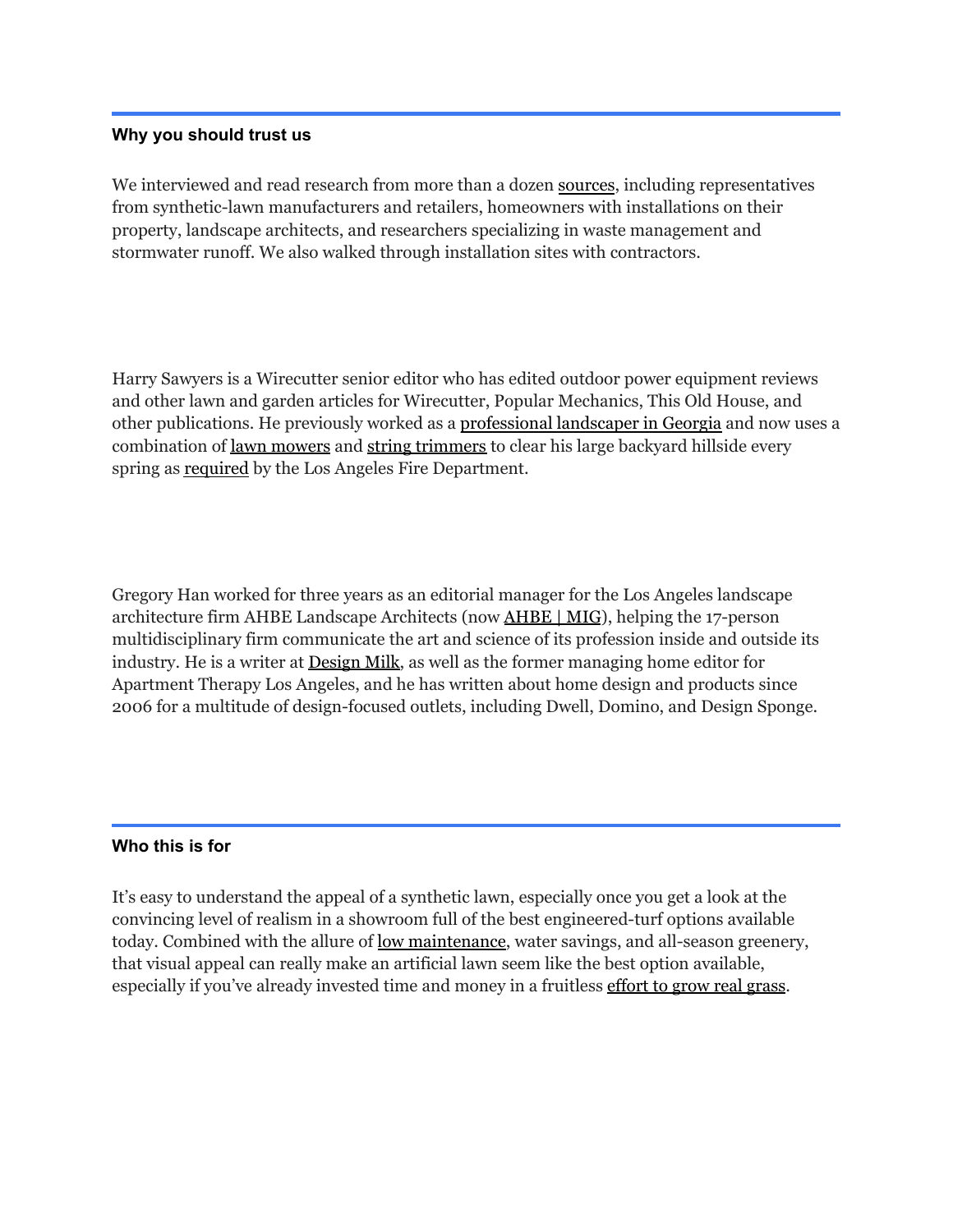Landscape designer Kathleen Ferguson noted in an interview that although she makes every attempt to steer clients away from installing faux lawns, there are instances where their application makes sense. "It's never our first choice, but sometimes it's the best option. Years ago, one of our clients had a large concrete deck on a steep hillside and wanted to create a green outdoor space for their children to play without removing truckloads of concrete or installing irrigation. They were able to apply artificial turf directly over the concrete and it was installed in just a few hours."

University of California Davis horticulturist David Burger also recognizes certain cases in which synthetic grass could be a worthy option: "Synthetic turf grass has come quite a ways in recent years. Improved plastics that are more UV-resistant mean the synthetic lawn continues to look good for longer periods of time."

### **Play space for pets and kids**

We wanted to see (and stroll) for ourselves, so we visited a Los Angeles residence where we had the opportunity to inspect the fit and finish, ask about the installation process, and spend some time barefoot-walking, jumping, and lying down on artificial grass. These homeowners had attempted to keep a lawn for five to six years before deciding to try a synthetic lawn. They told us that a combination of drought conditions and destructive wildlife—and the stresses of sheltering in place as parents of children ages 6 and 8 requiring an outdoor space to "burn off energy"—eventually tipped them toward spending "around \$4,000" to turn the "sad-looking patch" into a functional play area.

They're pleased with the results of the 30-by-20-foot installation, and they told us that the kids and their two dogs love it (we asked the kids, and they concurred). Parents do workouts on it on the weekends. "We have never spent more time in our backyard, so it was very worth it and we only wish we would have done it years ago," they said.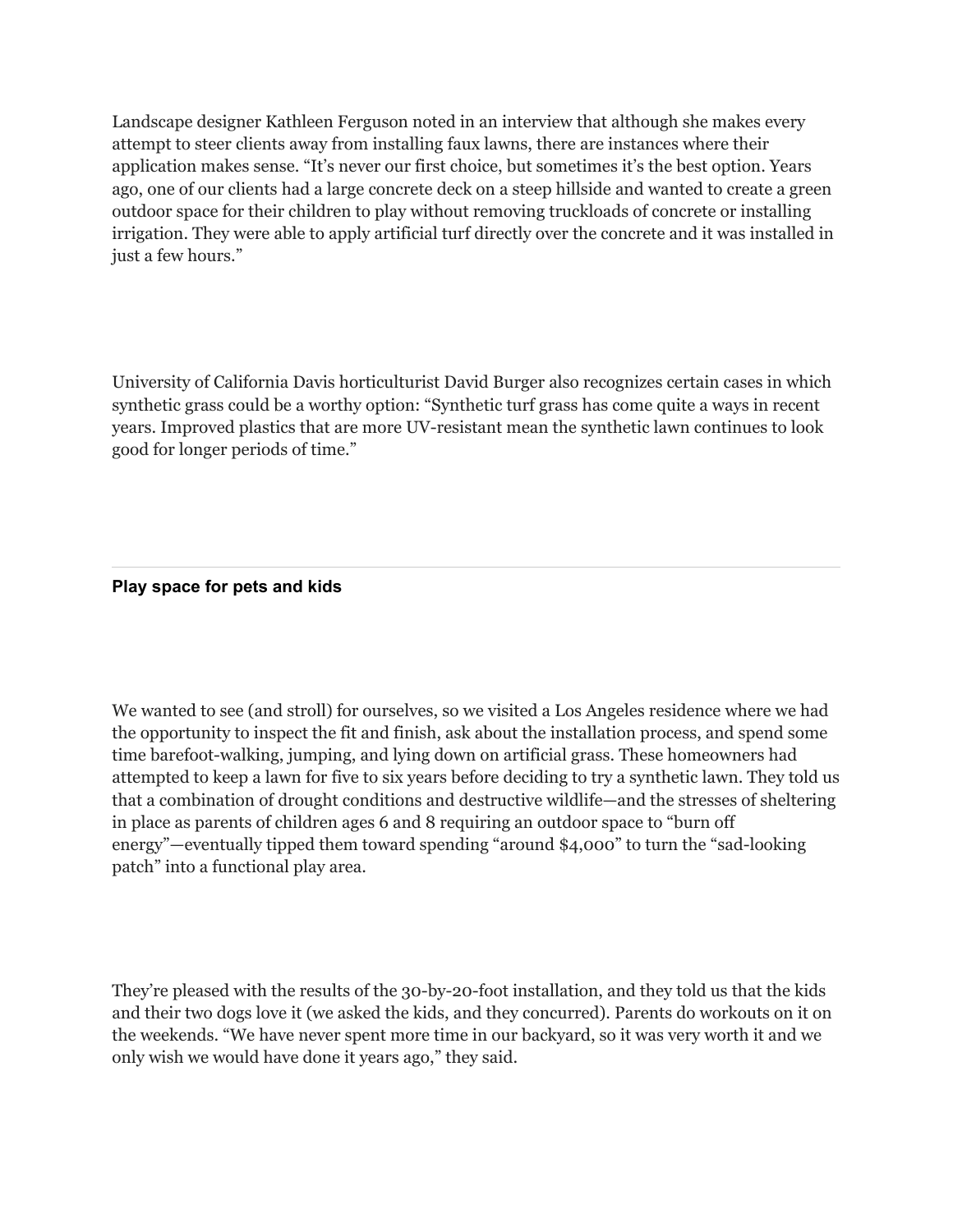One thing we haven't found yet in our research—and something we hope to add in a future update to this guide—is the perspective of a longer-term owner who has dealt with replacing aging synthetic grass. Judging from what we've read on Reddit's [r/artificialturf](https://www.reddit.com/r/artificialturf/) subreddit, it seems likely that some homeowner may have been in this position. If that's you, did you get new turf or go in a different direction?

# **Upgrade of a challenging surface**

A lot of the people happiest with this purchase aren't even going for the super-polished, pristine installations you might see on the cover of a grass manufacturer's brochure. They didn't even put the artificial turf on a "lawn" in the first place. Consider the formerly concrete Brooklyn backyard of Wirecutter editor Jon Chase, who ordered a few **Pet Grow [6.5-by-10-foot](https://www.nytimes.com/wirecutter/out/link/46007/173243/4/133328/?merchant=Amazon) mats** on Amazon during the pandemic and plunked them down with minimal site prep. Previously he had replaced the concrete with grass, but it struggled, so he was ready to try something else. "I used a thatching rake and kind of moved the dirt around, measured, rolled out the carpet to fit, stapled it down, then dug borders and placed 1-by-2s," Jon said. He's happy with it.

You might imagine the same for a stretch of paved patio, a <u>balcony</u>, or a section of roof you want to make more habitable. Used like an outdoor rug, fake grass can be an improvement. Manufacturers we interviewed suggested adding a ⅛-inch foam pad underlayment (as you might with a rug) to give it some extra squish. Many of the big supply [warehouses](https://www.nytimes.com/wirecutter/reviews/best-artificial-grass/#brands-you-may-encounter) will sell you their scrap pieces, often below the regular rate. Wherever you shop, it's worth seeing the material with your own eyes (and experiencing it with your hands and feet) if at all possible, either by visiting a retail location or at least taking a careful look at customer-uploaded images of installations within online reviews.

#### **Value, costs, maintenance—and why we decided against artificial turf**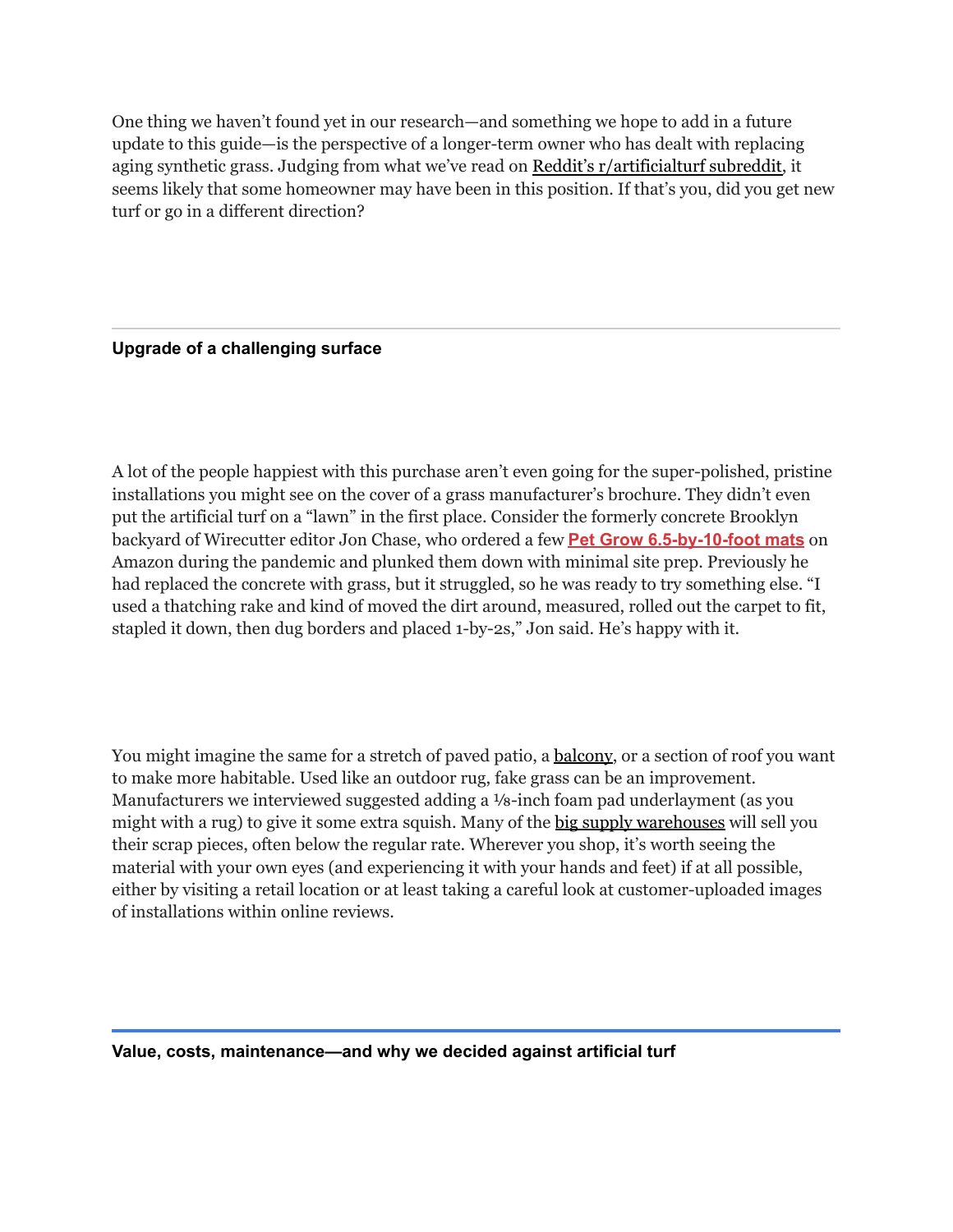While Harry was shopping for synthetic grass for his Los Angeles residence, Gregory was separately researching the options available for this guide, which we had conceived with every intention of recommending the best synthetic-grass options available today. When we reconvened to compare our research notes, however, some issues emerged to cast doubt on the value and sustainability of the entire product category.

At Wirecutter we always try to think of value in the long term, especially on an investment of this size, and when it comes to a synthetic lawn, looking to the future is where the logic starts to break down from a personal budgeting standpoint. Your average artificial lawn might last a decade and cost thousands of dollars to install. We don't think that's a great long-term investment in a yard, especially in comparison with any number of longer-lasting landscaping alternatives.

The warranty offers a clue as to the expected lifespan. The best artificial-turf options often have a warranty that provides several years of coverage; for example, this [Purchase](https://www.purchasegreen.com/wp-content/uploads/2017/03/Purchase-Green-Lifetime-Warranty.pdf) Green limited lifetime [warranty](https://www.purchasegreen.com/wp-content/uploads/2017/03/Purchase-Green-Lifetime-Warranty.pdf) (PDF) offers 100% coverage for the first eight years and partial coverage after that. After comparing the way the warranties are structured with what we heard from industry experts, alongside the evidence of [widespread](https://www.theatlantic.com/science/archive/2019/12/artificial-turf-fields-are-piling-no-recycling-fix/603874/) removal of synthetic grasses installed within the past decade or so, we've concluded that it's fair to expect an average of about 10 years out of this investment.

Bids that we received for a complete installation to cover a 960-square-foot area ranged from \$10,980 to \$11,460 for the same job quoted with two different species of grass. A second bid for a scaled-back version of the job, on a roughly 20-by-20-foot square, ranged from \$1,652 to \$1,824 for two species of grass. Note that on the smaller job, this quote is just for the turf, the infill, and a few accessories; securing the additional base materials and compaction-equipment rental to fully install it would require spending several hundred dollars more.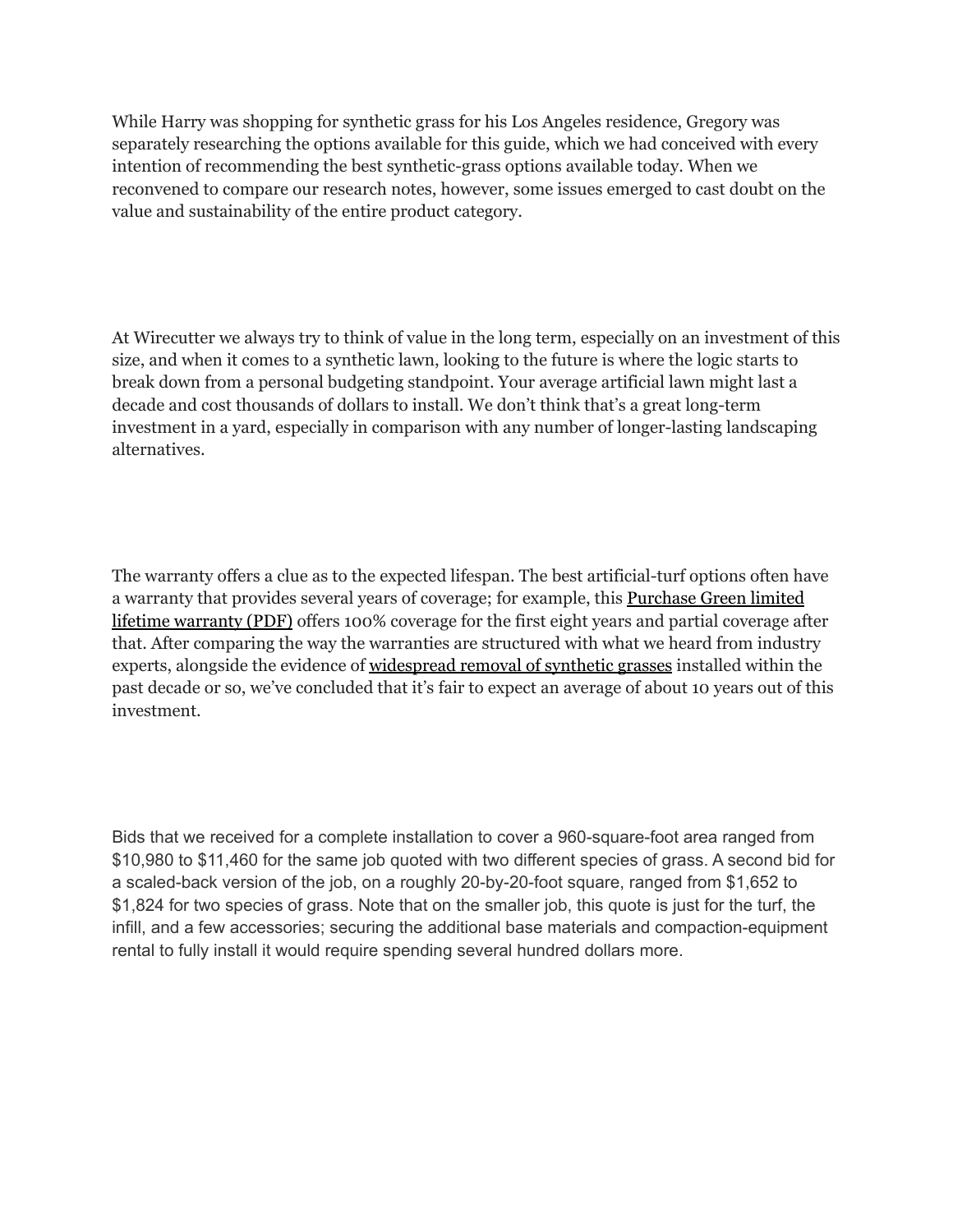Consider that timeline alongside the two bids that Harry received for installation of an approximately 960-square-foot expanse of grass in Los Angeles—both north of \$10,000, likely more than \$1,000 a year if averaged over the course of the expected lifespan. The sources of the cost start with the turf itself, which can go for as little as a buck or two per square foot of the material and jumps to at least \$6 or \$7 per square foot, sometimes north of \$10 per square foot, once you factor in the labor of hauling the material in and out, not to mention the layers of base material you'll need to buy, deliver, install, and tamp down before the fake grass goes on. Humbled, Harry explored bids for just the material alone on a smaller, 20-by-20-foot square. He found that he could get the turf itself for just under \$2,000 but would need to budget hundreds more for the base-layer materials and compaction-equipment rentals—and that, even on this "smaller" job, he would be well-advised to [hire](https://www.nytimes.com/wirecutter/reviews/best-artificial-grass/#when-to-hire-an-installer) a pro to install it. Adding in that service, the company said, would nearly triple the cost, bringing the total to about \$5,000 to \$6,000 for a complete installation on the smaller area.

**Going into this project, we figured a synthetic yard would be essentially zero maintenance, but that proved to be wrong. In fact, it requires maintenance that a regular lawn doesn't need.**

As an alternative, imagine dedicating that amount of money to simply maintaining and slowly improving the landscaping on the property in that duration. You could see one of two possible outcomes around the year 2031: either a showstopping array of mature native plantings and a thriving ecosystem, or a worn-out and degraded scrap of fake turf ready to be ripped out and trucked to a landfill, which would expose that same old dead patch of earth, suddenly in serious need of a new investment.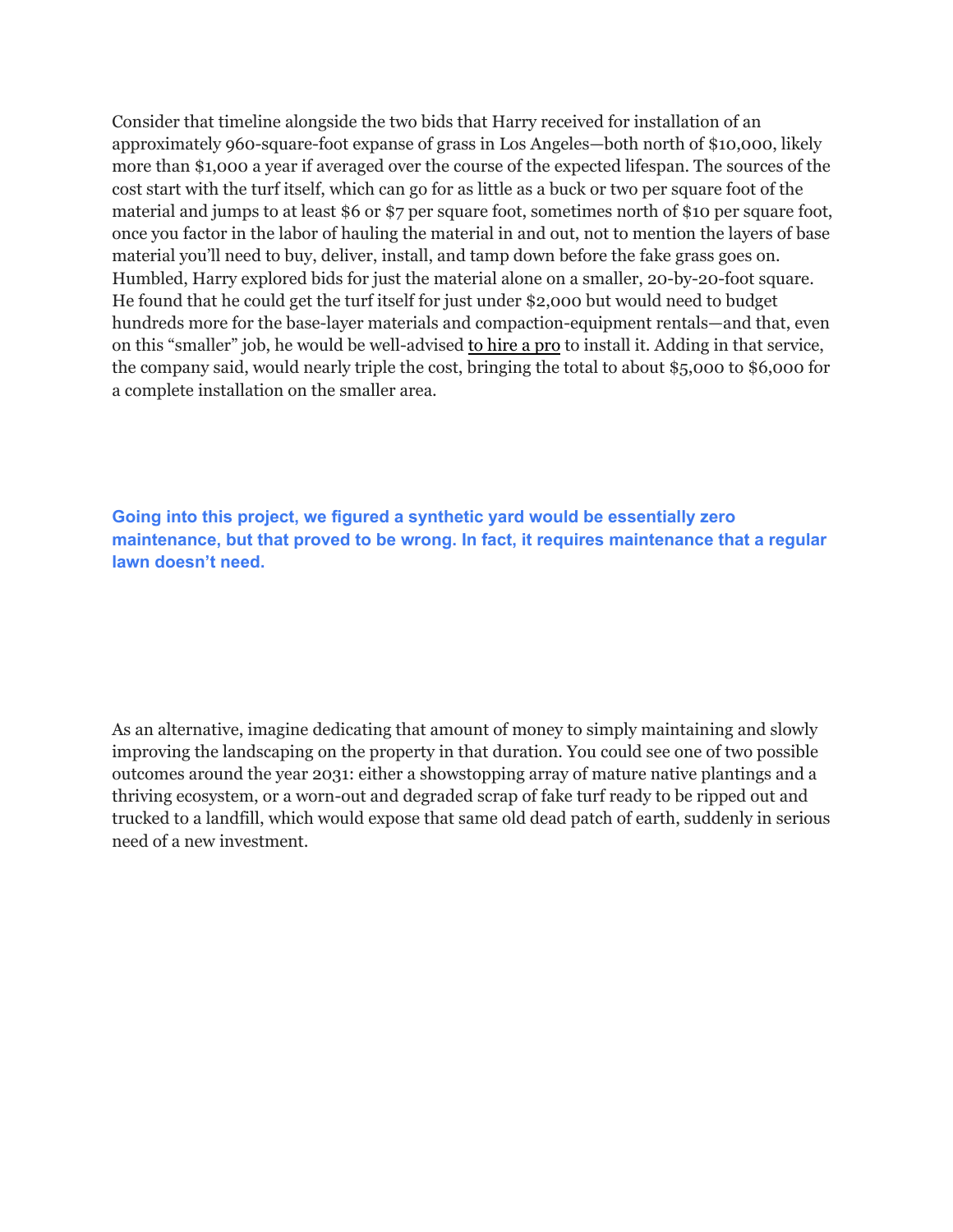



This property in Los Angeles has a pretty nice-looking synthetic grass installation, although you can see the seams between the pieces from across the street. Photo: Harry Sawyers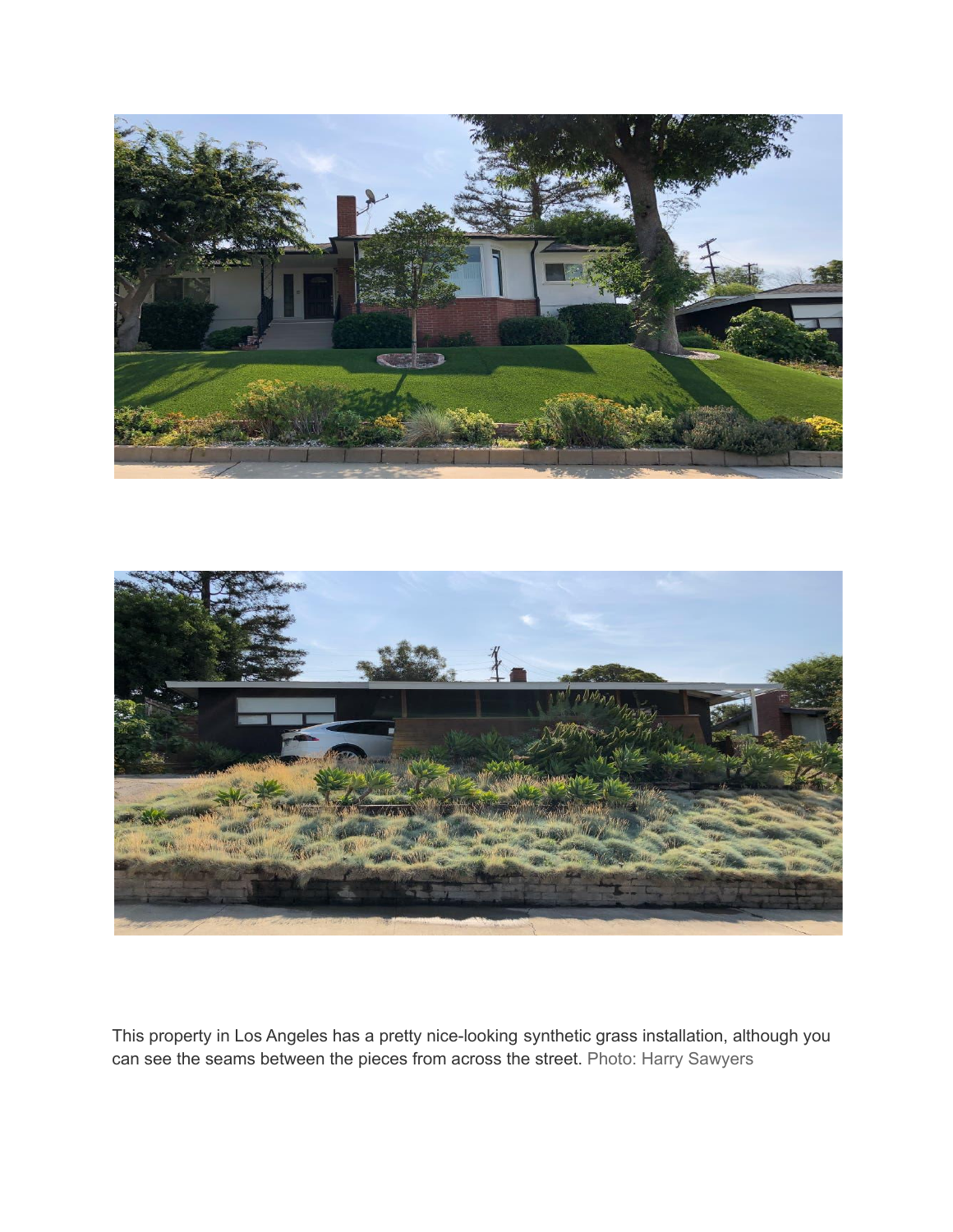A big element driving up the costs is the expanding suite of features the best turf uses to mask its inherent shortcomings (or, as the industry would prefer to put it, to make it feel real). Plastic mats can get scorching hot in the sun—this was the first consideration nearly everyone we spoke to mentioned—so you can address that with various proprietary solutions (often coatings on the grass) meant to reduce heat gain. Pet odors come up a lot, too, so there are features to mitigate the stench of animals relieving themselves on sunbaked plastic. Drainage is an issue, so the best fake grasses tout their permeability features. Critters burrowing up through the turf can compromise the entire installation, and that is a problem the installers can solve for you with an additional subterranean layer of metal mesh sandwiched between the base layers and the turf. That one piece, commonly called the "gopher guard" by installers we spoke to, added another couple thousand dollars to Harry's bid.

Going into this project, we figured a synthetic yard would be essentially zero maintenance, but that proved to be wrong. In fact, it requires maintenance that a regular lawn doesn't need. For example: Run across or lie on real living grass, and given enough time, any flattened section will bounce back to its original upright position. Synthetic grass can't do that on its own, so it requires mechanical raking or brushing, plus the addition of an infill—some sort of particulate material intended to help keep blades upright, create a more convincing springy feel underfoot, and weigh down the artificial grass so it doesn't wrinkle or shift around.

This infill material must be reapplied over time—the question of where it's going is, in fact, [one](https://www.nytimes.com/wirecutter/reviews/best-artificial-grass/#environmental-and-health-impacts-of-synthetic-turf) of the most serious [problems](https://www.nytimes.com/wirecutter/reviews/best-artificial-grass/#environmental-and-health-impacts-of-synthetic-turf) our investigation unearthed—and doing this adds cost and labor to any fake-grass ownership over the long term. Here's a quick look at several common types of infill options, as well as their general pros and cons:

Crumb rubber: The first and original infill, crumb rubber remains popular because it's cheap, priced as low as about 60¢ per square foot. Made from recycled tires, SBR (styrene-butadiene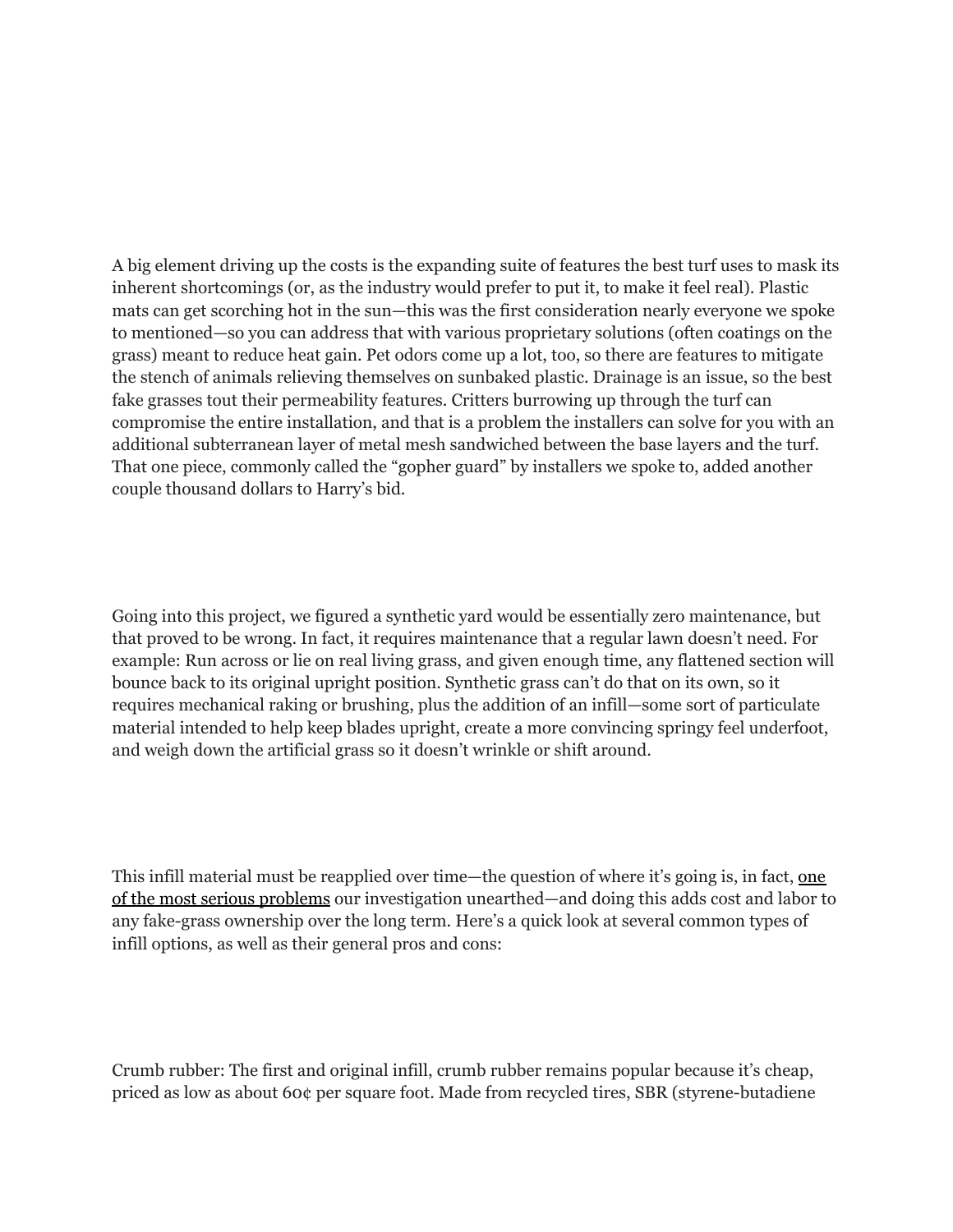rubber) requires minimal amount of maintenance, is nonabrasive and resistant to mold and mildew, and can add a bouncy cushion underfoot. But like any infill, this material can enter soil and waterways via runoff, and it was the focus of much of the research we read on artificial turf's role in contributing [microplastics](https://www.nytimes.com/wirecutter/reviews/best-artificial-grass/#environmental-and-health-impacts-of-synthetic-turf) to the environment.

TPE-coated sand: Sold under the brand names Durafill and Envirofill, sand processed and treated with [elastomeric](https://www.syntheticturfcouncil.org/page/glossary) or acrylic coating feels cool underfoot and offers a natural appearance. Its antimicrobial coating is ideal for applications where pet waste is a concern.

Zeolite: Great if odor control is a primary concern, this naturally sourced microporous alumino-silicate mineral offers a desirable combination of rapid drainage, cooling properties, and a quick drying rate compared with sand or rubber.

Organic infill: Sourced from cork, walnut shells, or coconut husks, organic infill reduces the surface temperature and can break down more easily than other options, according to manufacturer claims. But its light weight can make it more likely to be carried away with runoff.

### **Brands you may encounter**

If you want the best-looking fake grass, generally you'd need to go with a higher-end company, and the majority of these brands serve as manufacturers, retailers, and installers. That shifts the dynamic for the customer a bit, making the process of selecting the turf just as much about hiring the firm—evaluating its reputation, looking for customer feedback, consulting local forums for advice, and relying on whatever other resources you might turn to when vetting a contractor in your area. You can also find versions of **[synthetic](https://www.nytimes.com/wirecutter/out/link/46023/173261/4/133365/?merchant=Home%20Depot) grass at Home Depot**, but as we discovered in similar research that Wirecutter performed regarding hot [tubs,](https://www.nytimes.com/wirecutter/guides/how-to-shop-for-hot-tub/) a lot of the best, highest-quality, longest-lasting installations are not DIY [jobs](https://www.nytimes.com/wirecutter/reviews/best-artificial-grass/#when-to-hire-an-installer).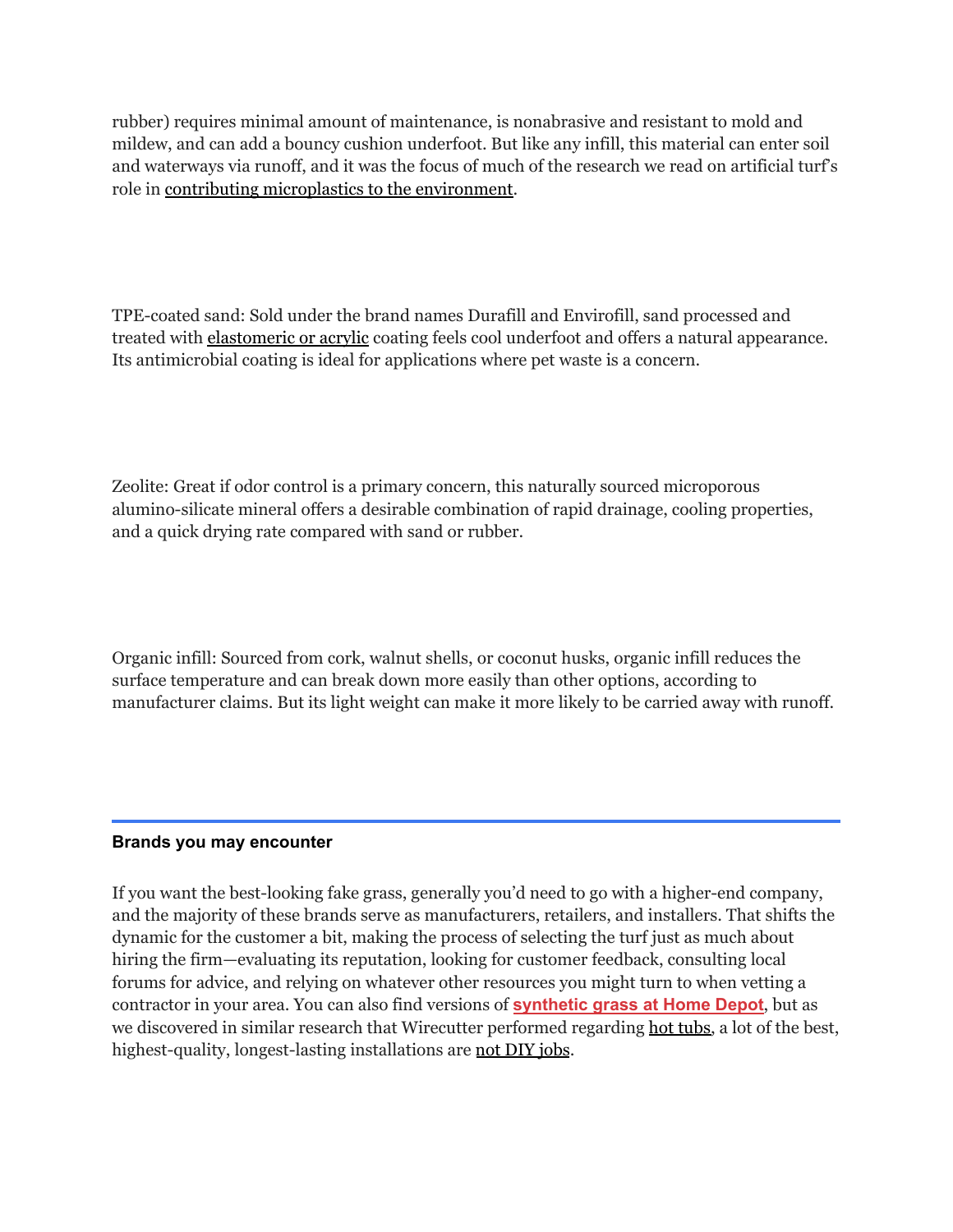One popular brand that's easy to discuss as an example is [SYNLawn—](https://www.synlawn.com/)like many high-end turfs, it's available from a network of qualified, independent local installers, but it stands out a bit for being sold in most areas nationwide and as an item you can find at **[Lowe's](https://www.nytimes.com/wirecutter/out/link/46024/173262/4/133366/?merchant=Lowe%27s)** and other retailers. (A lot of the other turf options we evaluated were available only regionally or were exclusive to a certain retailer or installer.)

We saw several samples of SYNLawn's products firsthand, and a few are worth mentioning as examples of what you might encounter with SYNLawn or other brands. Near the top of the line, we looked at SYNLawn [SYNAugstine](https://www.synlawn.com/shop/synaugustine-X47/) X47, a high-density mixture of wide and thick 1<sup>5</sup>%-inch-tall blades interspersed with an assortment of curly thatch filaments of varying shape and weight. This type of construction and level of realism is the type of thing you can find for similar prices from other manufacturers, and it was one of the most convincing fake grasses we tested in appearance and feel.

We evaluated some other SYNLawn varieties for comparison. [SYNLawn](https://www.synlawn.com/shop/synlawn-pet-platinum/) Pet Platinum adds an antimicrobial coating and some enhanced permeability for better drainage, but it gives up some of the plush softness of SYNAugustine. There's also a version engineered for roof applications, [SYNLawn](https://www.synlawn.com/shop/synlawn-roofdeck-platinum/) Roofdeck Platinum. Unlike the manufacturer's other models, Roofdeck Platinum is made with only green-hued nylon filaments; as a whole, the monochromatic yarns are noticeably less convincing as grass, and the material has a crispier texture than its polyethylene counterparts (running fingers across it feels similar to stroking a pig-hair-bristle brush). But the nylon construction also means a lighter overall weight of just 88 ounces per square yard (in contrast to the 128-ounce SYNAugustine X47). Like many competing synthetic turfs, Roofdeck Platinum has a UV coating and reflective pigments designed to keep it cool during the summer months and to slow any fading over its useful lifetime.

When you're considering a larger installation, with a higher budget and a stricter requirement that the installation look more realistic, you're likely to be dealing with whatever regional supply houses have a share of the market in your area. In the western US, for example, you may be near one of several retail locations for [Purchase](https://www.purchasegreen.com/) Green, a manufacturer, distributor, and installation chain that makes high-quality, competitively priced options. It has more than two dozen stores from California to Texas, it ships nationwide, and it sells dozens of styles that differ in materials, density, pile height, levels of realism, colors, and features to address specific concerns such as heat buildup, drainage, and pet odors. Although Purchase Green is not exactly unique in many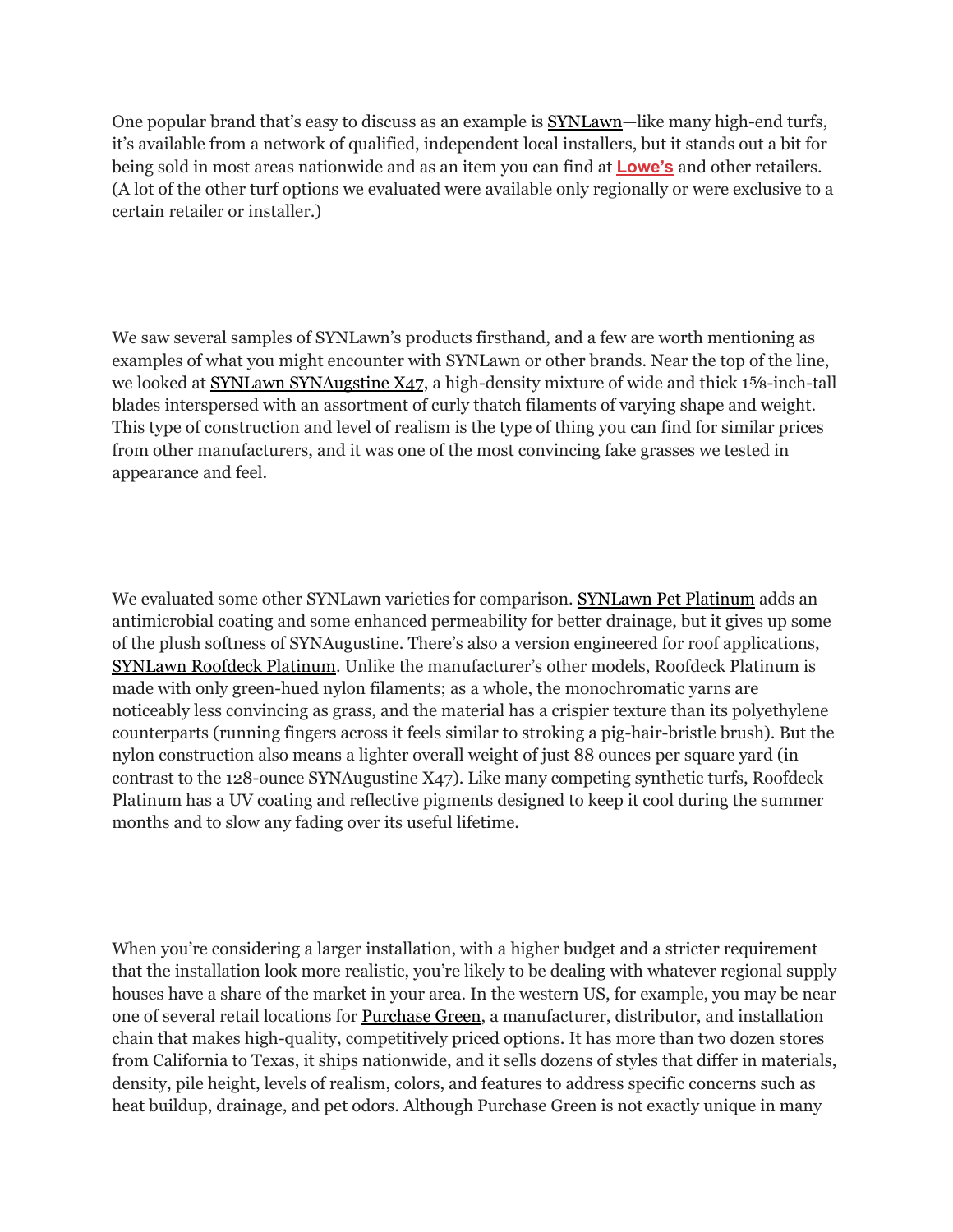respects, it represents the type of place you may be dealing with if you go forward with a DIY or professional installation on an ample budget.

Similar firms we also came across include Synthetic Grass [Warehouse,](https://syntheticgrasswarehouse.com/) another manufacturer and distributor with national reach. Artificial Grass Turf [Warehouse](https://artificialgrassturfwarehouse.com/) came up in our research as a manufacturer/distributor wholesale outfit geared toward landscape pros as well as homeowners, and also one of a few firms offering a 15-year warranty. Artificial Grass [Superstore](https://artificialgrasssuperstore.com/) came up as a recommendation from folks in the industry, as well; this is another place that makes and sells its own synthetic turfs, offers installation services, and primarily serves the western US.

The above is hardly a comprehensive list of brands, but the concepts behind the features they offer are similar to what you're likely to encounter among the options in your area.

### **When to hire an installer**

Most homeowners can handle an area of up to about 300 square feet as a DIY job; this is an approximate figure we heard at Purchase Green and repeated elsewhere. (Of course, [some](https://www.reddit.com/r/artificialturf/comments/nman1b/issue_with_sub_base_help/) [ambitious](https://www.reddit.com/r/artificialturf/comments/nman1b/issue_with_sub_base_help/) folks are comfortable doing bigger jobs on their own.) For most people, though, more than a few hundred square feet can start to get overwhelming—especially when you're leveling, grading, and consistently tamping a large area so that all the substrate is evenly compacted—and that's when you see people taking shortcuts that can lead to an installation that fails to last as long as it should.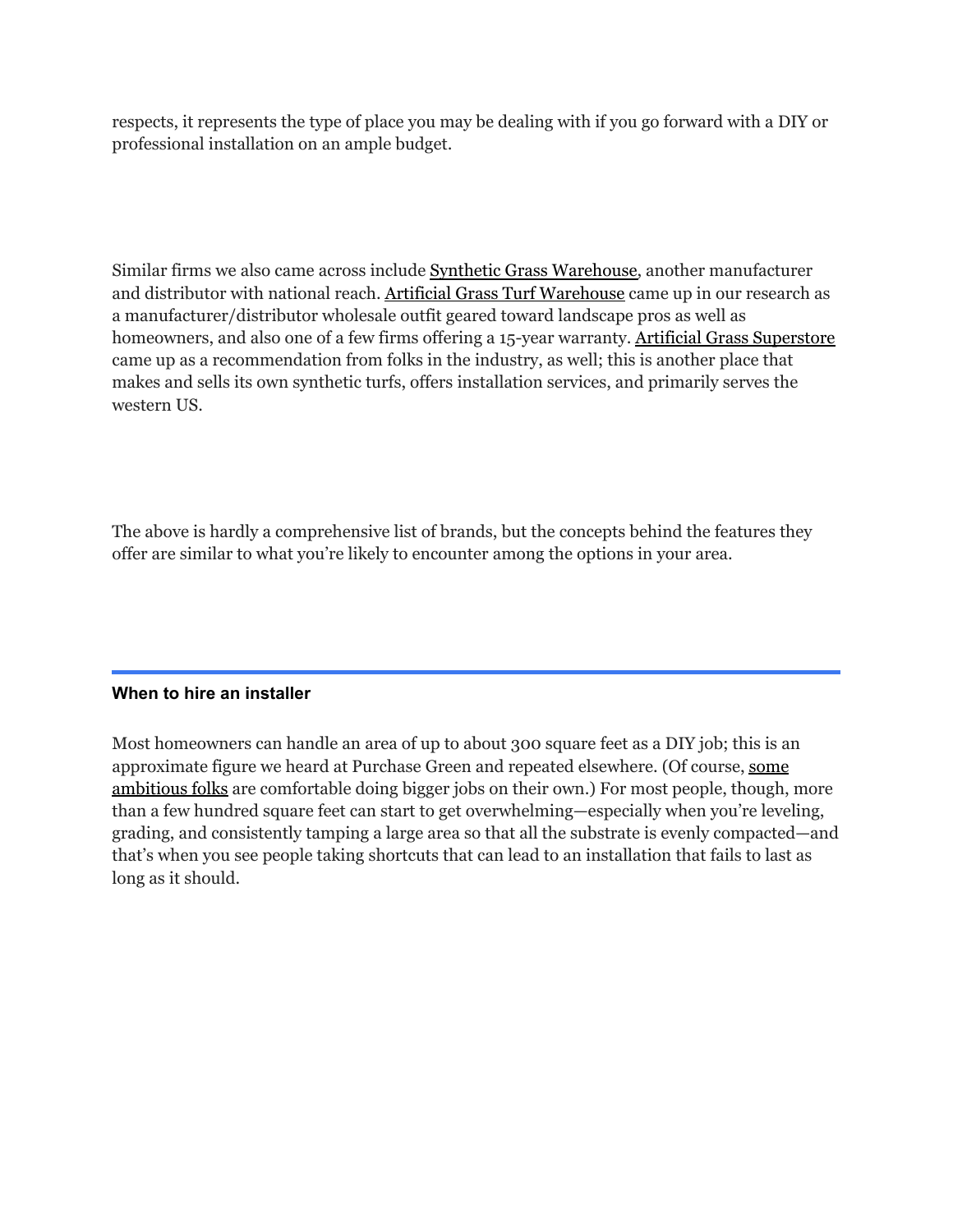



What's that wrinkle? This Los Angeles lawn had several; some felt like roots, others more soft and bubble-like. Hiring a pro installer should help avoid this look. Photo: Harry Sawyers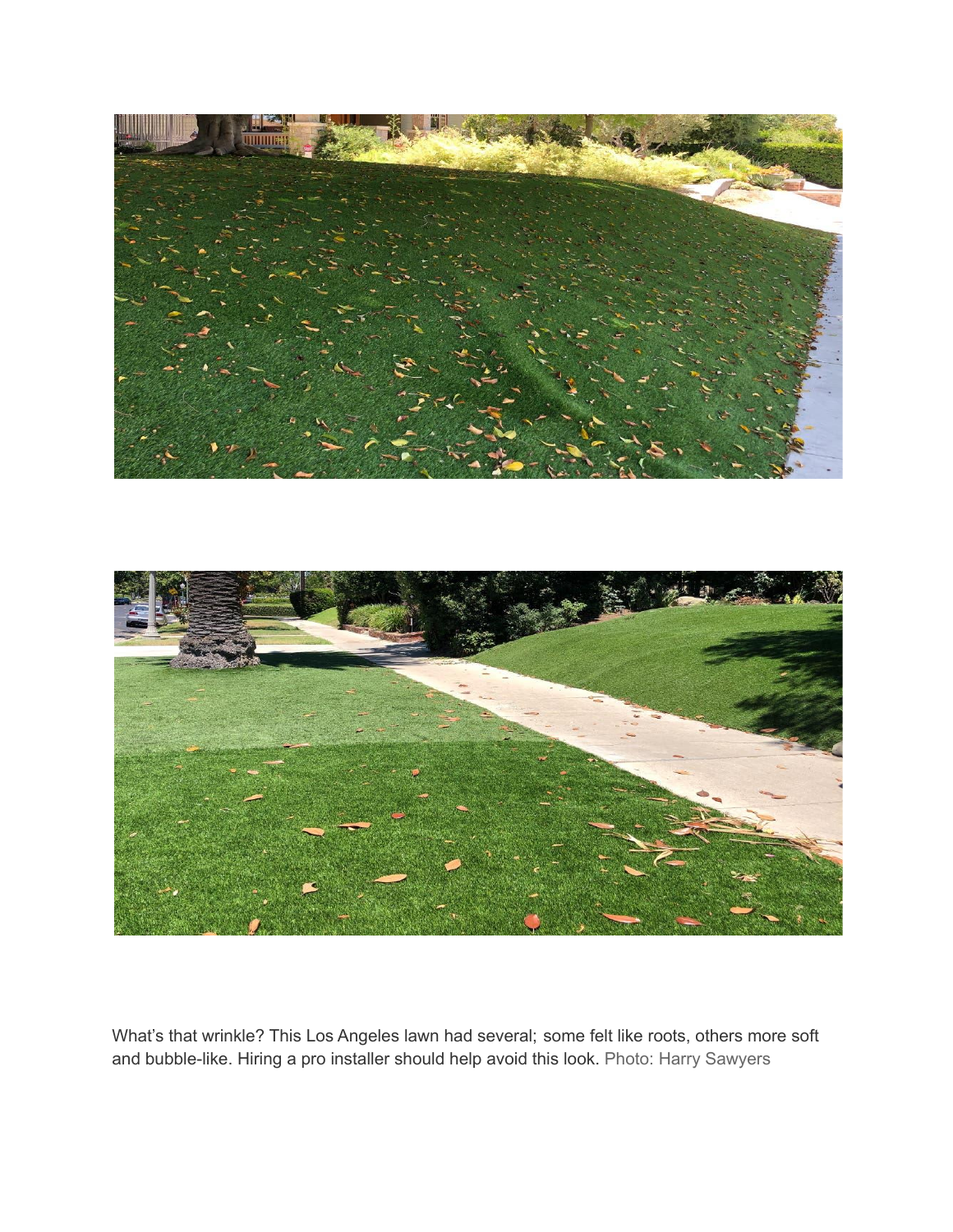Aside from keeping the work manageable, hiring a pro should prevent the visible imperfections you may have seen on aging installations in your neighborhood or at a local putt-putt course. The borders should likely be staked down without showing a ragged edge. The seams should not be apparent. You should be able to avoid visible wrinkling of the turf. Ideally you won't see two different colors from one piece to the next. Hopefully any investment in a barrier of metal mesh will convince the gophers to go elsewhere. And those coatings meant to manage the effects of urine and ultraviolet light should work as expected—for a while, anyway.

#### **Environmental and health impacts of synthetic turf**

Aside from the high cost, short lifespan, and maintenance requirements of artificial turf, serious environmental concerns are another reason we can't recommend it. The synthetic-grass industry pitches its products as sustainable, emphasizing the renewable ingredients within the grass, as well as the claim that the turf can be recycled at the end of its life. As George Neagle, executive vice president at SYNLawn, put it in an interview, "SYNLawn has been using renewable resources like soy and sugar cane since 2008 to create bio based artificial grass." Neagle also claimed the grasses "are being recycled" after use.

It is true that a portion of many synthetic grasses comes from some renewable sources—but another, usually larger, portion does not, and the recycling claim is a misleading statement we'll unpack in a moment. Taking a step back, though: We had originally approached Neagle to ask about the bigger-picture environmental consideration, namely the overall impact of synthetic turf on the natural habitat, including wildlife normally found living across and underneath soil, as well as the soil health itself. This was the primary concern underlying the hesitancy (if not outright hostility) we heard in several interviews with landscape designers, horticulturists, and plant physiologists about the growing proliferation of artificial lawns.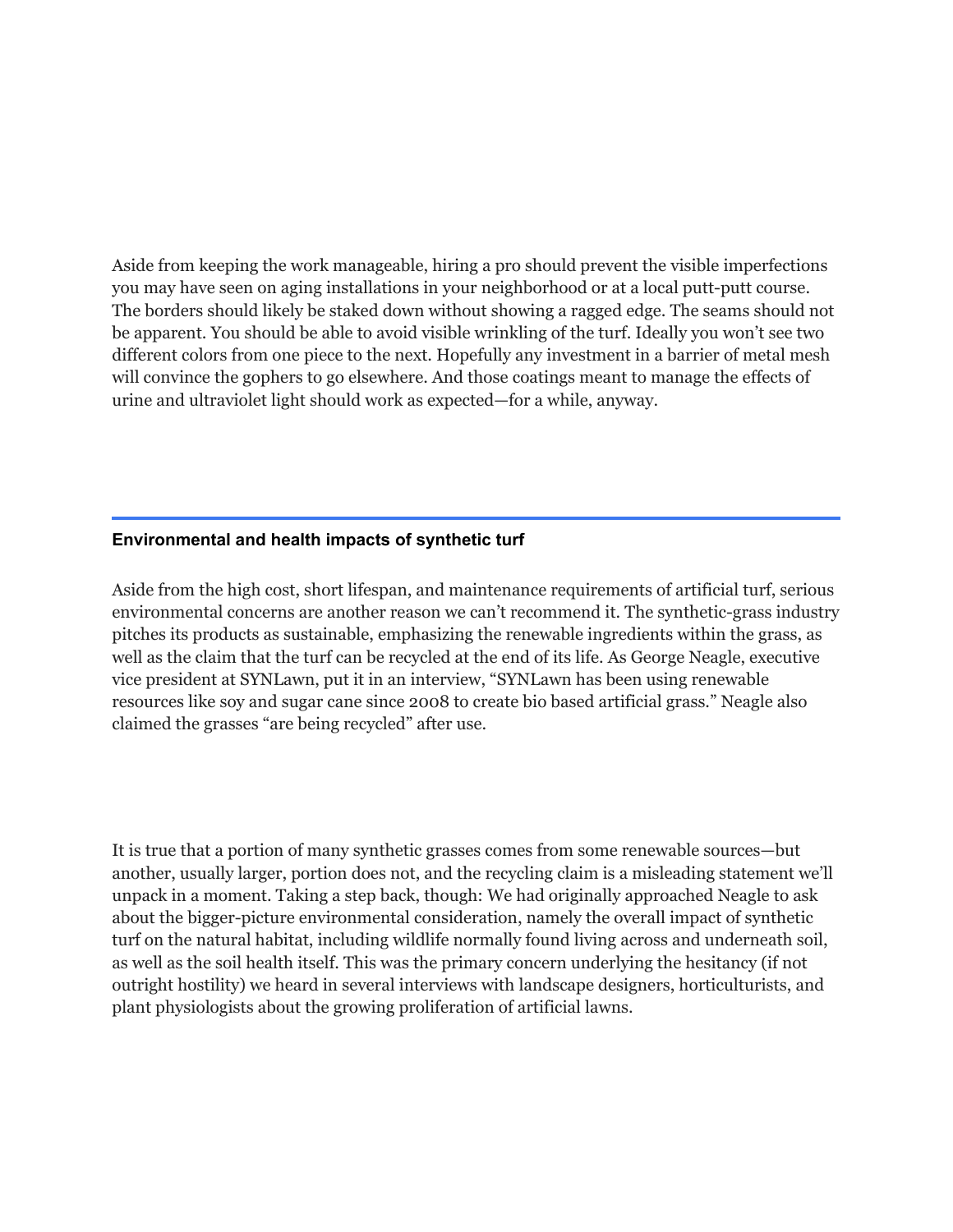"I can't think of any real benefit of artificial turf, other than maybe for sports stadiums," said James Baird, a horticulturist and an extension specialist in turfgrass management at University of California Riverside. "Natural grass doesn't waste water—people and faulty irrigation systems waste water!" Water waste is another detail that comes up a lot from artificial-turf manufacturers as a primary reason to claim an advantage over natural turf in terms of sustainability. And it's true that a traditional lawn can use excessive amounts of water, especially in a poorly designed system, but there are often [additional](https://www.nytimes.com/wirecutter/reviews/best-artificial-grass/#alternate-solutions-you-can-consider) solutions to consider.

To Baird's point about sports stadiums, one surprising finding in our research was that age-old synthetic-turf injuries, such as [turf](https://orthoinfo.aaos.org/en/diseases--conditions/turf-toe/) toe, are actually not a thing of the past—in fact, sports-medicine researchers studying the medical records of high school athletes in Ohio in the 2017–2018 season found that the student athletes in several sports were, on average, 58% [more](https://www.uhhospitals.org/for-clinicians/articles-and-news/articles/2019/08/artificial-turf-versus-natural-grass) [likely](https://www.uhhospitals.org/for-clinicians/articles-and-news/articles/2019/08/artificial-turf-versus-natural-grass) to sustain an injury during athletic activity on artificial turf than on natural grass (here's the [published](https://journals.lww.com/c-orthopaedicpractice/Abstract/9000/Injury_incidence_is_higher_on_artificial_turf.98905.aspx) review). This happens at the pro level, too: The NFL Players Association [made](https://apnews.com/article/nfl-football-archive-9b34d4402f2f82ae60708605f65aa560) news in [September](https://apnews.com/article/nfl-football-archive-9b34d4402f2f82ae60708605f65aa560) 2020 when its president, citing years of higher rates of injury on synthetic versus natural grass, [advocated](https://nflpa.com/posts/only-natural-grass-can-level-the-nfls-playing-field) for the NFL to switch from synthetic to natural grass on all playing and practice fields. And yet in April 2021, the Carolina Panthers [announced](https://www.panthers.com/news/new-playing-surface-bank-of-america-stadium) plans to switch to a [synthetic](https://www.panthers.com/news/new-playing-surface-bank-of-america-stadium) field, claiming that grass was too difficult to maintain. (Part of this new reduced-maintenance strategy includes plans to replace the entire top layer of the synthetic turf every two to three years.)

Sports stadiums were also the focus of some of the most alarming research about the future of synthetic turf as it relates to the environment and sustainability. In several European countries, where synthetic football pitches installed in the mid-2000s have reached the end of their lifespan, studies looking into the [disposal](https://www.theatlantic.com/science/archive/2019/12/artificial-turf-fields-are-piling-no-recycling-fix/603874/) of the turf, as well as the synthetics' role in contributing [microplastics](https://www.naturvardsverket.se/Documents/publ-filer/6900/978-91-620-6957-5.pdf?pid=28120) (PDF) to the soil and waterways over the course of the fields' installed lives, consistently portray an ominous situation developing. A few themes emerged as we read academic research out of Sweden, Denmark, and the UK. To sum it up: Researchers can't pinpoint an exact measure of the microplastics entering waterways via runoff from synthetic pitches, but conservative estimates put the number well into the hundreds of kilograms per pitch per year, with some estimates reaching into the thousands. In Sweden, synthetic sports fields are believed to be the [second-highest](https://www.naturvardsverket.se/Documents/publ-filer/6900/978-91-620-6957-5.pdf?pid=28120) contributor (PDF) of microplastics into waterways, with only "road wear and abrasion of tires" dispersing more of the stuff via roadway runoff. And that's actually a reduction—officials in that country previously recognized the issue and took [steps](https://www.naturvardsverket.se/Documents/publ-filer/6900/978-91-620-6957-5.pdf?pid=28120) to [mitigate](https://www.naturvardsverket.se/Documents/publ-filer/6900/978-91-620-6957-5.pdf?pid=28120) it (PDF)—yet researchers still believe there are hundreds of kilograms of microplastics emerging from each field. In Norway, one researcher found microplastics in [85%](https://static02.nmbu.no/mina/studier/moppgaver/2018-Korbol.pdf) of the soil [samples](https://static02.nmbu.no/mina/studier/moppgaver/2018-Korbol.pdf) (PDF) collected from the bottom sediments of streams near artificial-grass pitches. In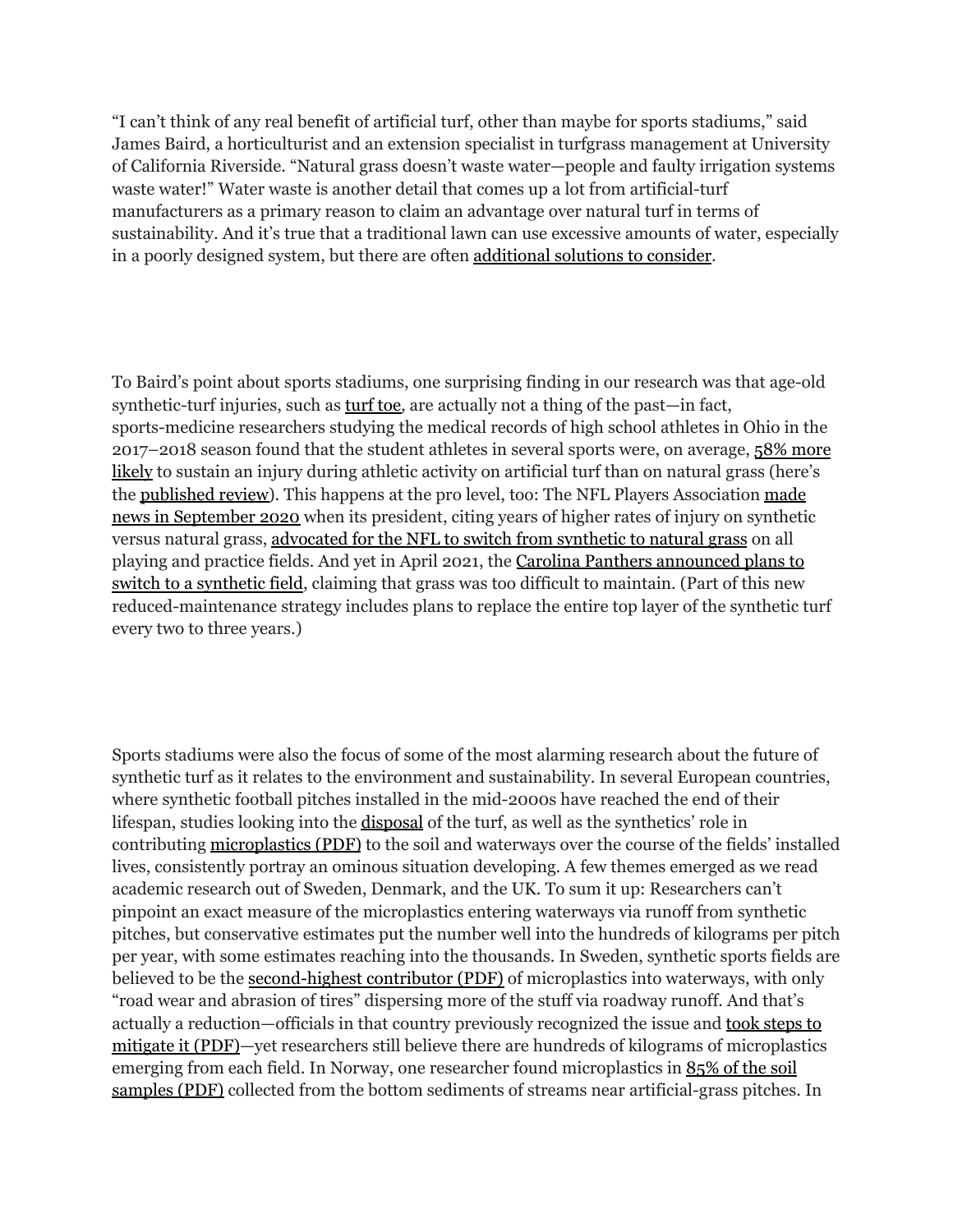the US, there is relatively scant research on this topic, and although the impact of runoff within the 265 million square feet of installed synthetic grass is uncertain, it's clearly not nothing.

While further research will reveal the extent of the microplastics threat, one phenomenon already in plain view is the massive disposal problem that cities and property owners are facing when removing aging synthetic-turf installations. A few highlights from a bleak [report](https://www.theatlantic.com/science/archive/2019/12/artificial-turf-fields-are-piling-no-recycling-fix/603874/) on this topic in The Atlantic: Separating the constituent parts to recycle this polymer sandwich is nearly impossible and almost never done, by default leaving gigantic heaps of it piled up in a landfill—where it may continue to deposit microplastics into the soil and water for the foreseeable future. Sometimes the stuff doesn't even make it to a landfill; photos in the Atlantic article show rolls of discarded turf simply piled up in open fields. Other times, it's accidentally or intentionally incinerated, releasing a cloud of atmospheric compounds that can do their own damage. Focusing on Southern California, where local officials invested millions in [artificial-turf](https://www.dailybulletin.com/2018/06/19/artificial-turf-fields-are-failing-across-southern-california-costing-millions-heres-why/) fields that are [prematurely](https://www.dailybulletin.com/2018/06/19/artificial-turf-fields-are-failing-across-southern-california-costing-millions-heres-why/) failing, you see the economic and environmental fallout combined. A related 2017 [class-action](https://arobertsonlaw.com/fieldturf-class-action-lawsuit) lawsuit against a manufacturer, [FieldTurf,](https://fieldturf.com/en/) alleging that the company "defrauded customers by knowingly selling defective artificial turf sports fields," shows several examples (including the California school districts, plus other plaintiffs nationwide) of how beholden the customer can be to the synthetic-turf maker's willingness to act in good faith when things go wrong. Reading the reports, you can sense the frustration from government officials, who recognize the problem but struggle to hold anyone accountable as more rolls of turf age and the problems literally pile up.

### **Alternate solutions you can consider**

In researching synthetic grass, and finding so much evidence steering us away from it as a long-term or even temporary solution to a problematic patch of lawn, we became most sensitive to the needs of readers who may have tried and failed with real turf in a lawn already. If that's you, know that we sympathize with your frustration over what may be a substantial amount of wasted effort and expense so far.

Our first suggestion is to reach out to the nearest university's local field extension office to talk to the people there about species of grass that tend to thrive in your environment, as well as soil pH and other adjustments that might help, the role that seasonal timing plays in planting and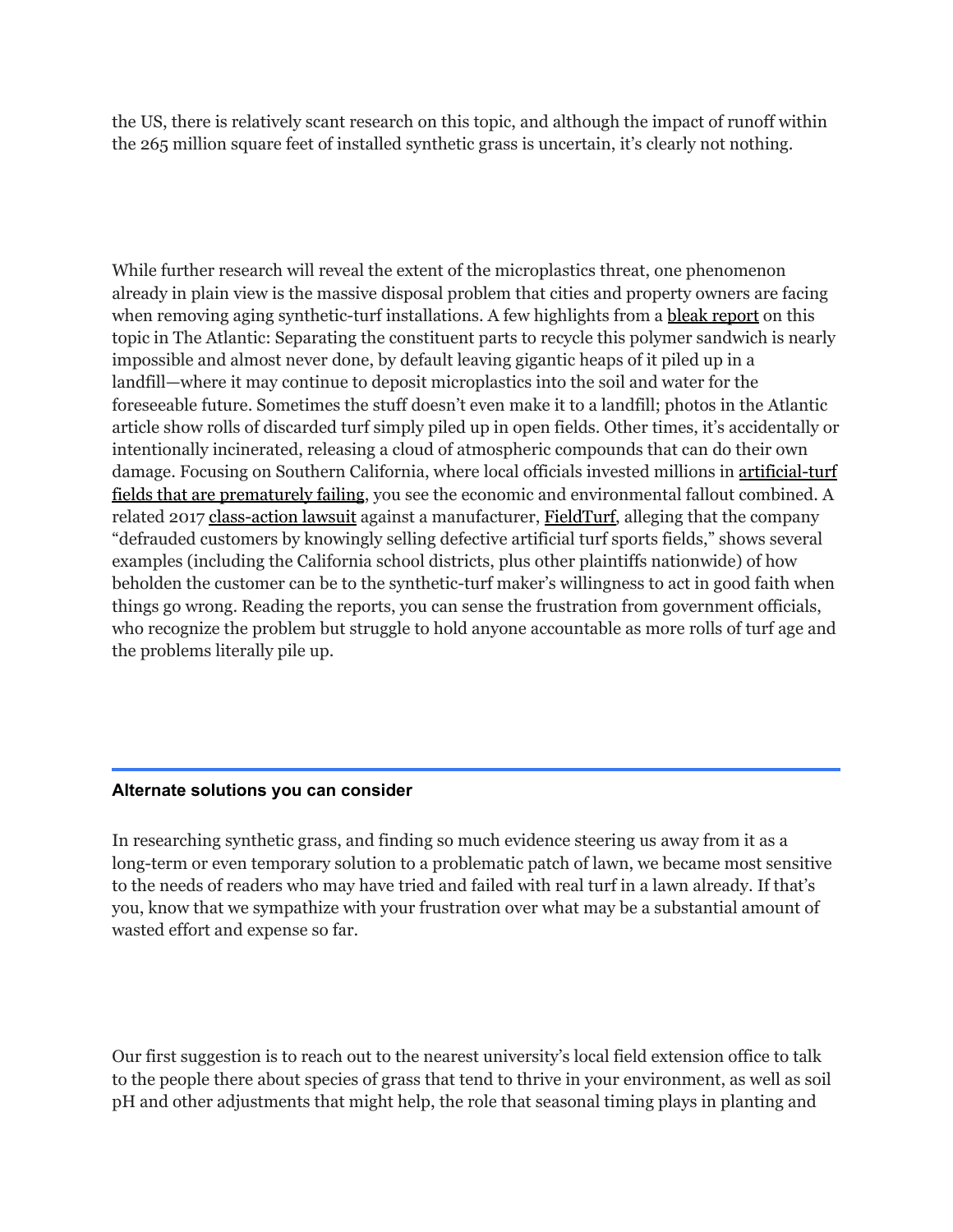maintenance, and other factors that could affect the success of turf in your area. Wirecutter senior staff writer Doug Mahoney, who raises sheep and other grazing animals in New Hampshire, has had success corresponding with Carl [Majewski](https://extension.unh.edu/staff/person/carlmajewski), a dairy, livestock, and forage crops field specialist with the University of New Hampshire Extension. If you're lucky, you may have a Carl Majewski near you.

Doug's research has also led him to a couple of helpful texts on this topic. *The Art and [Science](https://www.nytimes.com/wirecutter/out/link/46008/173244/4/133329/?merchant=Amazon) of [Grazing](https://www.nytimes.com/wirecutter/out/link/46008/173244/4/133329/?merchant=Amazon)* is a valuable resource, and its author, [Sarah](http://www.sarahflackconsulting.com/) Flack, is a Vermont-based consultant who occasionally hosts relevant seminars. *Dirt to [Soil](https://www.nytimes.com/wirecutter/out/link/46009/173245/4/133330/?merchant=Amazon)* is another helpful book about creating and maintaining healthy soil. Its author, Gabe [Brown,](http://brownsranch.us/) is a respected figure in the regenerative-agriculture world; he offers good advice in this [presentation](https://www.youtube.com/watch?v=9yPjoh9YJMk) (video) about his five principles of building healthy soil.

One thing that has come across to Doug over years of research on this topic is experts' consistent belief that there is a way, with the right materials and methods, to successfully and sustainably grow grass in just about any environment. Even in a desert environment like Las Vegas, you can find experts in sources like Turf magazine advocating for xeric [turfgrasses,](https://www.turfmagazine.com/turfmagazine/landscape-trends/experts-choices-for-xeric-turfgrass-more/) which are designed to thrive in arid climates with minimal watering. Wherever you are, if you can get some [smart](https://www.nytimes.com/wirecutter/reviews/best-smart-sprinkler-controller/) sprinkler [controllers](https://www.nytimes.com/wirecutter/reviews/best-smart-sprinkler-controller/) involved, the up-front investment of time and resources could translate to a low-effort, efficient green space you can enjoy.

**Maximum efficiency, minimum effort**

The fact that you have options in hardscaping and drought-tolerant shrubbery probably isn't news to you. But we would be remiss if we didn't acknowledge the point of view that a grass yard, to begin with, is a bit of an antiquated notion in this country, and if you really examine the reasons people have considered a grass lawn to be an ideal, it might not have ever made sense.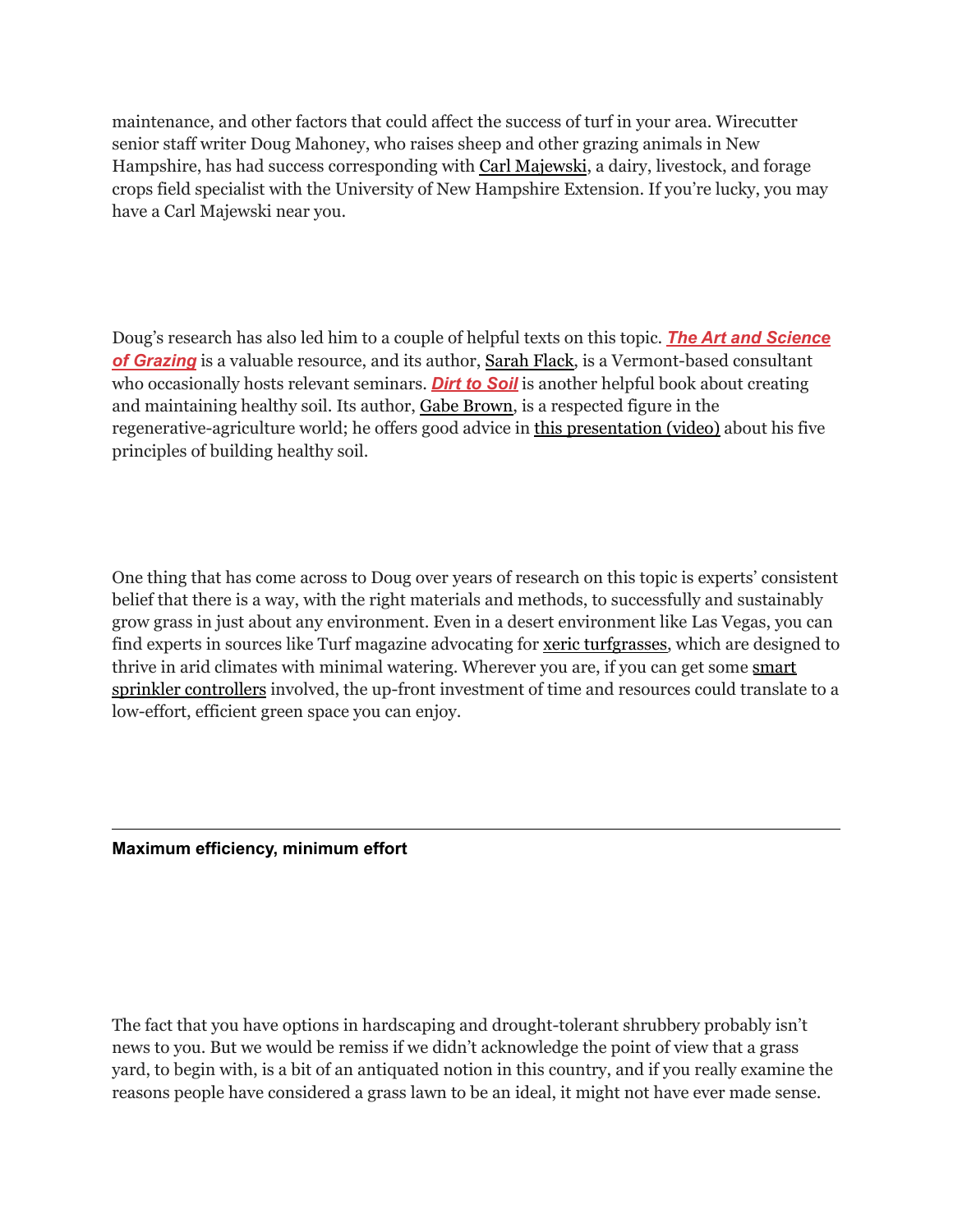That radical concept lay at the heart of the conversation surrounding Megan Garber's excellent 2015 article in The Atlantic titled "The Life and Death of the [American](https://www.theatlantic.com/entertainment/archive/2015/08/the-american-lawn-a-eulogy/402745/) Lawn." Fair points, but let's not shut the door on the whole deal just yet. After all, you might still want an open space for kids and pets to play. Whether that space includes **[weighted](https://www.nytimes.com/wirecutter/out/link/46010/173246/4/133331/?merchant=National%20Croquet%20Center%20Pro%20Shop) croquet wickets made for use with [fake](https://www.nytimes.com/wirecutter/out/link/46010/173246/4/133331/?merchant=National%20Croquet%20Center%20Pro%20Shop) turf**—well, that's up to you.

# **Sources**

- 1. Kathleen Ferguson, [horticulturist,](http://www.kathleenferguson.com/) certified arborist, and landscape designer, Kathleen Ferguson [Landscapes,](http://www.kathleenferguson.com/) email interview, August 26, 2020
- 2. James H. Baird Jr., PhD,, associate [cooperative](https://ucanr.edu/?facultyid=3277) extension specialist in turfgrass management and associate turfgrass [horticulturist,](https://ucanr.edu/?facultyid=3277) University of California Riverside, email interview, August 14, 2020
- 3. Dave Burger, professor emeriti, University of California Davis [Department](https://www.plantsciences.ucdavis.edu/people/david-burger) of [Environmental](https://www.plantsciences.ucdavis.edu/people/david-burger) Horticulture, email interview, August 14, 2020
- 4. Corinna Garza, homeowner, in-person interview, September 27, 2020
- 5. George Neagle, executive vice president at SYNLawn, email interview, June 8, 2021
- 6. Purchase Green San Dimas, in-person [interviews](https://www.purchasegreen.com/san-dimas/team/), May 28, 2021
- 7. Artificial Grass Guru, in-person [installation](https://artificialgrassguru.com/) site visit, May 12, 2021
- 8. Pasadena Garden Care, in-person [installation](https://www.yelp.com/biz/pasadena-garden-care-pasadena) site visit, May 13, 2021
- 9. [Microplastics](https://www.naturvardsverket.se/Documents/publ-filer/6900/978-91-620-6957-5.pdf?pid=28120) in the Environment 2019 (PDF), Naturvårdsverket (Swedish Environmental Protection Agency), February 1, 2021
- 10. Mass balance of rubber granulate lost from artificial turf fields, focusing on [discharge](https://www.genan.eu/wp-content/uploads/2020/02/Teknologisk-Institut_Mass-balance-of-rubber-granulate-lost-from-artificial-turf-fields_May-2019_v1.pdf) to the aquatic [environment](https://www.genan.eu/wp-content/uploads/2020/02/Teknologisk-Institut_Mass-balance-of-rubber-granulate-lost-from-artificial-turf-fields_May-2019_v1.pdf) (PDF), Danish Technological Institute, May 1, 2019
- 11. Ole Korbøl, [Microplastics](https://static02.nmbu.no/mina/studier/moppgaver/2018-Korbol.pdf) in freshwater sediments: An investigation of stream sediments [downstream](https://static02.nmbu.no/mina/studier/moppgaver/2018-Korbol.pdf) of artificial football turfs (PDF), Norwegian University of Life Sciences, May 10, 2018
- 12. Ran Li, Tracking [Microplastics](http://www.diva-portal.org/smash/get/diva2:1330304/FULLTEXT02) from Artificial Football Fields to Stormwater Systems [\(PDF\),](http://www.diva-portal.org/smash/get/diva2:1330304/FULLTEXT02) Stockholm University Department of Physical Geography, May 17, 2019
- 13. 2020 [Synthetic](https://www.syntheticturfcouncil.org/news/512350/Synthetic-Turf-Council-STC-Releases-2020-Synthetic-Turf-Market-Report-for-North-America.htm) Turf Market Report for North America, Synthetic Turf Council, June 12, 2020
- 14. James E. Voos, MD, [Artificial](https://www.uhhospitals.org/for-clinicians/articles-and-news/articles/2019/08/artificial-turf-versus-natural-grass) Turf Versus Natural Grass, University Hospitals Sports Medicine Institute and Case Western Reserve University, August 27, 2019
- 15. Marjie Lundstrom, Eli Wolfe, and FairWarning,, The [Dangerous](https://www.theatlantic.com/science/archive/2019/12/artificial-turf-fields-are-piling-no-recycling-fix/603874/) Pileup of Artificial Turf, The Atlantic, December 19, 2019
- 16. Ben Pilkington, The Future of Artificial Turf [Recycling,](https://wasteadvantagemag.com/the-future-of-artificial-turf-recycling/) Waste Advantage Magazine, March 30, 2021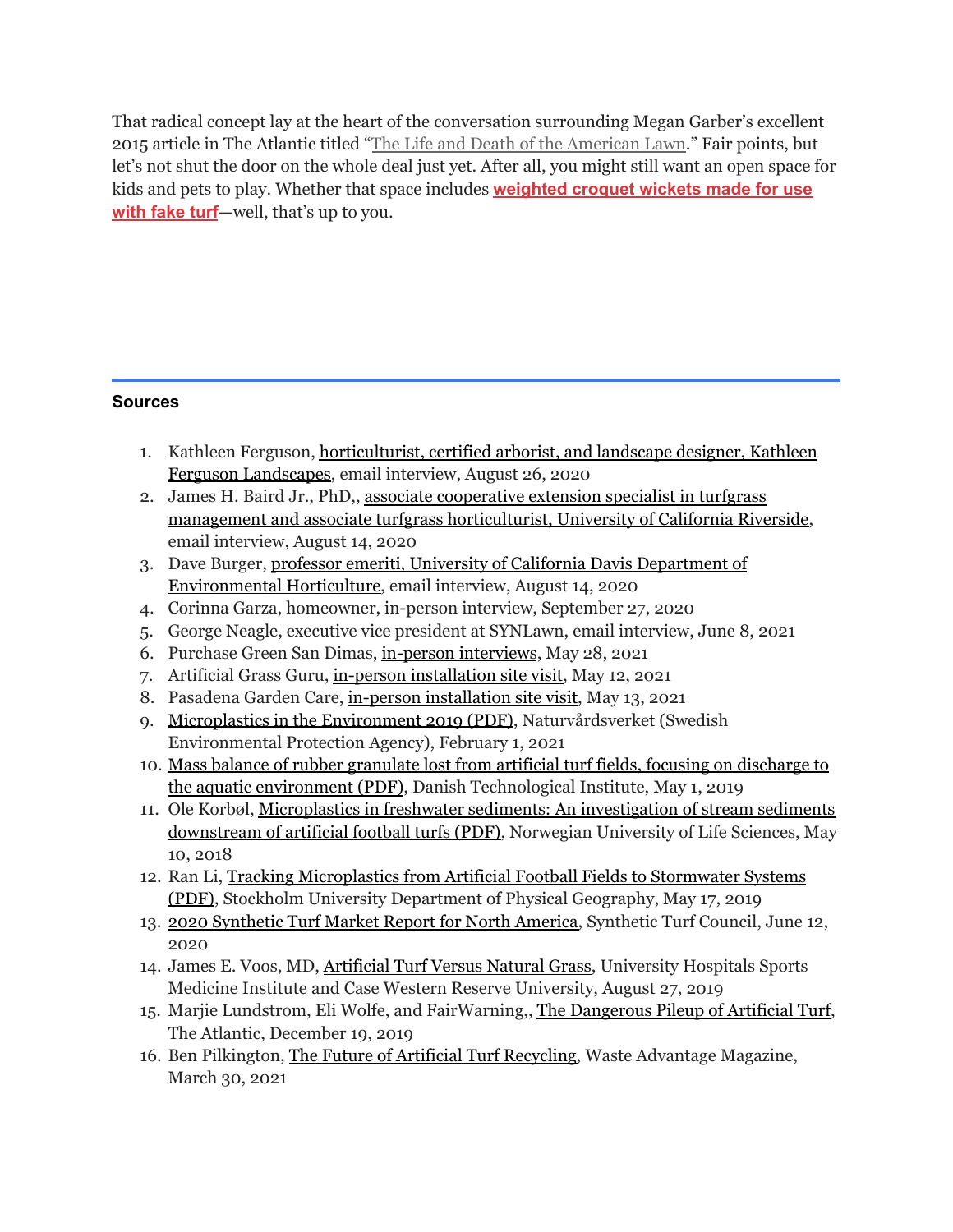- 17. Isabella Kaminski, Turf it out: is it time to say goodbye to [artificial](https://www.theguardian.com/cities/2019/aug/02/turf-it-out-is-it-time-to-say-goodbye-to-artificial-grass) grass?, The Guardian, August 2, 2019
- 18. Megan Garber, The Life and Death of the [American](https://www.theatlantic.com/entertainment/archive/2015/08/the-american-lawn-a-eulogy/402745/) Lawn, The Atlantic, August 28, 2015
- 19. David Salman, Experts Choices for Xeric [Turfgrass](https://www.turfmagazine.com/turfmagazine/landscape-trends/experts-choices-for-xeric-turfgrass-more/) & More, Turf, December 28, 2020
- 20. Brian Dulik, [NFLPA](https://apnews.com/article/nfl-football-archive-9b34d4402f2f82ae60708605f65aa560) asking teams to change all fields to natural grass,, Associated Press, September 30, 2020
- 21. Beau Yarbrough, Artificial turf fields are failing across Southern [California,](https://www.dailybulletin.com/2018/06/19/artificial-turf-fields-are-failing-across-southern-california-costing-millions-heres-why/) costing [millions.](https://www.dailybulletin.com/2018/06/19/artificial-turf-fields-are-failing-across-southern-california-costing-millions-heres-why/) Here's why., Inland Valley Daily Bulletin, May 25, 2018
- 22. [FieldTurf](https://arobertsonlaw.com/fieldturf-class-action-lawsuit) Class Action Lawsuit, Robertson Associates LLP, June 1, 2017

# **About your guides**



**Harry Sawyers**

Harry Sawyers is the senior editor covering home improving, HVAC, and gardening at Wirecutter. He previously worked at This Old House and Popular Mechanics magazines; before that, he restored historic houses and mowed lawns for a living. He lives in a house in LA with his wife, three boys, a dog, and a lot of Wirecutter recommendations.



**Gregory Han**